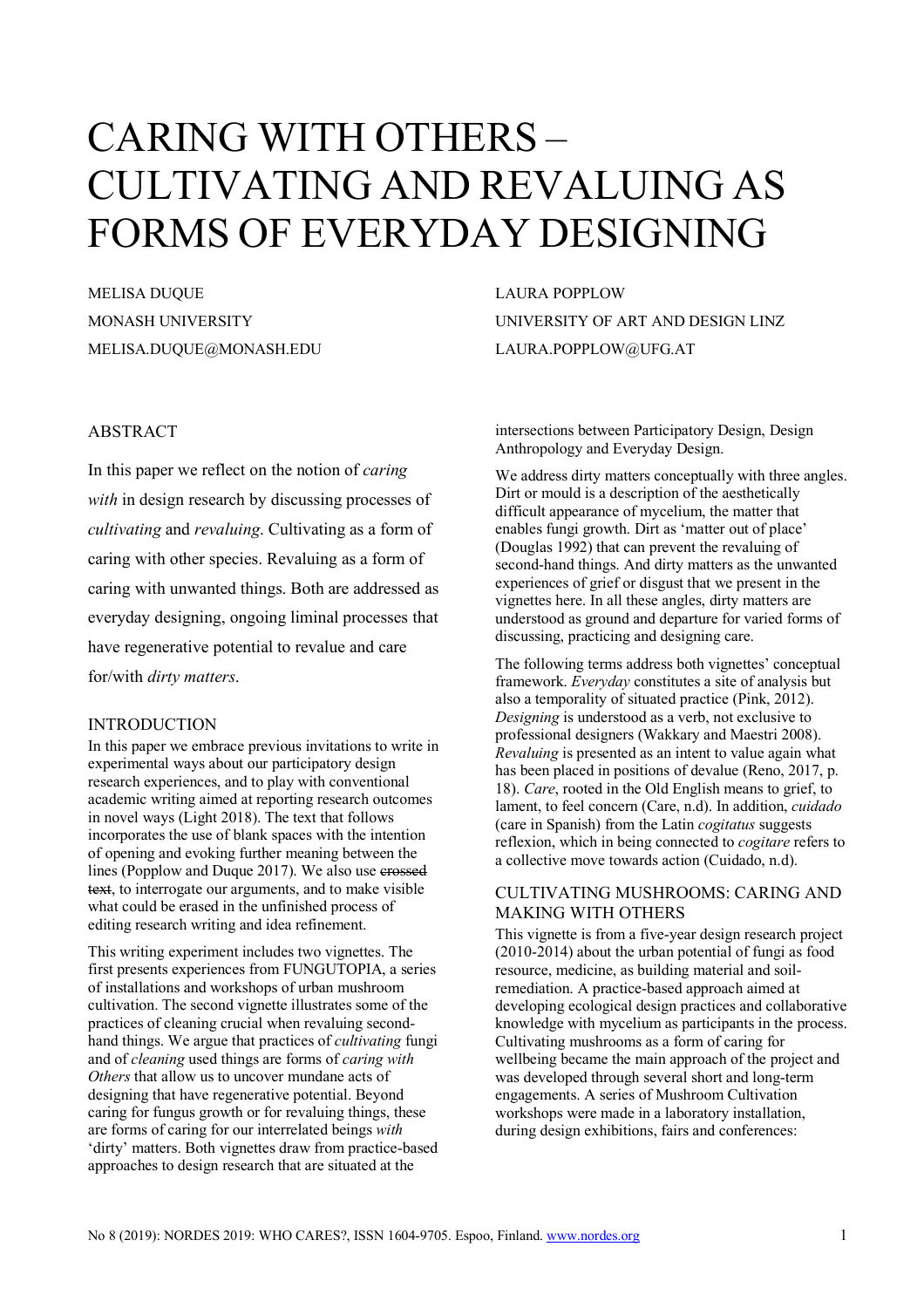

Figure 1: Cooking straw, workshop situation, DMY Berlin 2011.

In the following I will give an overview of two key moments from the processes of *cultivating* fungi. Firstly, the Mushroom Cultivation workshop, in which the participants initiated the mushroom growth in a collaborative setting. Secondly, with the 'myceliumbag' (see Figure 2) prepared at the workshop, participants continued the process of cultivating the mycelium at their homes for 3-4 weeks until it was mature enough to produce fruiting bodies, the edible mushroom.

In every setting, the 2-4 hours workshop started with a short introduction into the world of fungi and the potential of mushroom cultivation in cities. Afterwards, participants 'got their hands dirty' by cooking straw to create the substrate to plant 'seeds' of oyster mushroom; which is one of just a few mushrooms that can be cultivated in that DIY style because they are able to grow in almost every condition.

Cultivating mushrooms is possible with the appropriate degree of humidity, temperature, substrate and preventing the intrusion from other fungi or bacteria. The mixing of the substrate with the mycelium must happen in clean conditions to not contaminate the freshly cooked substrate with other\ non-desired fungi or microbes that can overtake the growth of the desired, inoculated oyster mushroom.

Creating the appropriate environment at the workshops for the growth of fungi involved activities and materials such as: washing hands with alcohol before handling things, use of sterile gloves, and even building a separated clean room. All the other workshop materials were also chosen and prepared carefully: the substrate was mixed in a cleaned box and filled manually into new plastic bags to hold the substrate and its humidity during the mycelium growth. Bags were then marked with the golden-fungi logo of the project and placed on a map to mark the sites where the fungi would grow.



Figure 2: Bag with pasteurized straw, mixed with mushroom spawn (growing on grain).

Besides the growing of fungi, the designed materials and activities composing the workshops were all *cultivating* outcomes: the rituals of cleaning, cooking the straw, letting it cool down to the right temperature, mixing substrate and mycelium with clean hands and/or gloves. Cultivating has multiple facets (Cultivate, n.d): it describes acts of preparation for the growth of plants and other agricultural matters. It could describe acts of encouragement and of making friends with. I will draw on these multiple facets of cultivating here.

The acts of *cultivating* 'dirty' matters in the case of mushroom cultivation entail the rather contradictory moves of working *sterile-clean* to enable the growth of mouldy, fungal mycelium. Normally invisible and hidden in the soil, the mycelium is essentially 'dirty' matter, inseparable from its symbiotic relations with plant-roots and rotting materials, but through human-made cultivation it gets exposed in transparent plastic bags. This staging and cultivation became a matter of *care* that could enable humans, as I argue, to grow and become friends with dirty matters.

The contradiction of cleanness as necessary for successful cultivation and the necessary dirtiness with high humidity, specific smells of rotten materials and the visible transformation of the substrate that gets overgrown daily by mould, triggered mixed responses from participants. Some articulated openly as reactions of disgust during the workshop, others as questions via mail during the care time at home. The most common response was that people were unsure if the mycelium was developing 'right', because it looked to them like mould growing on rotting food. Even when the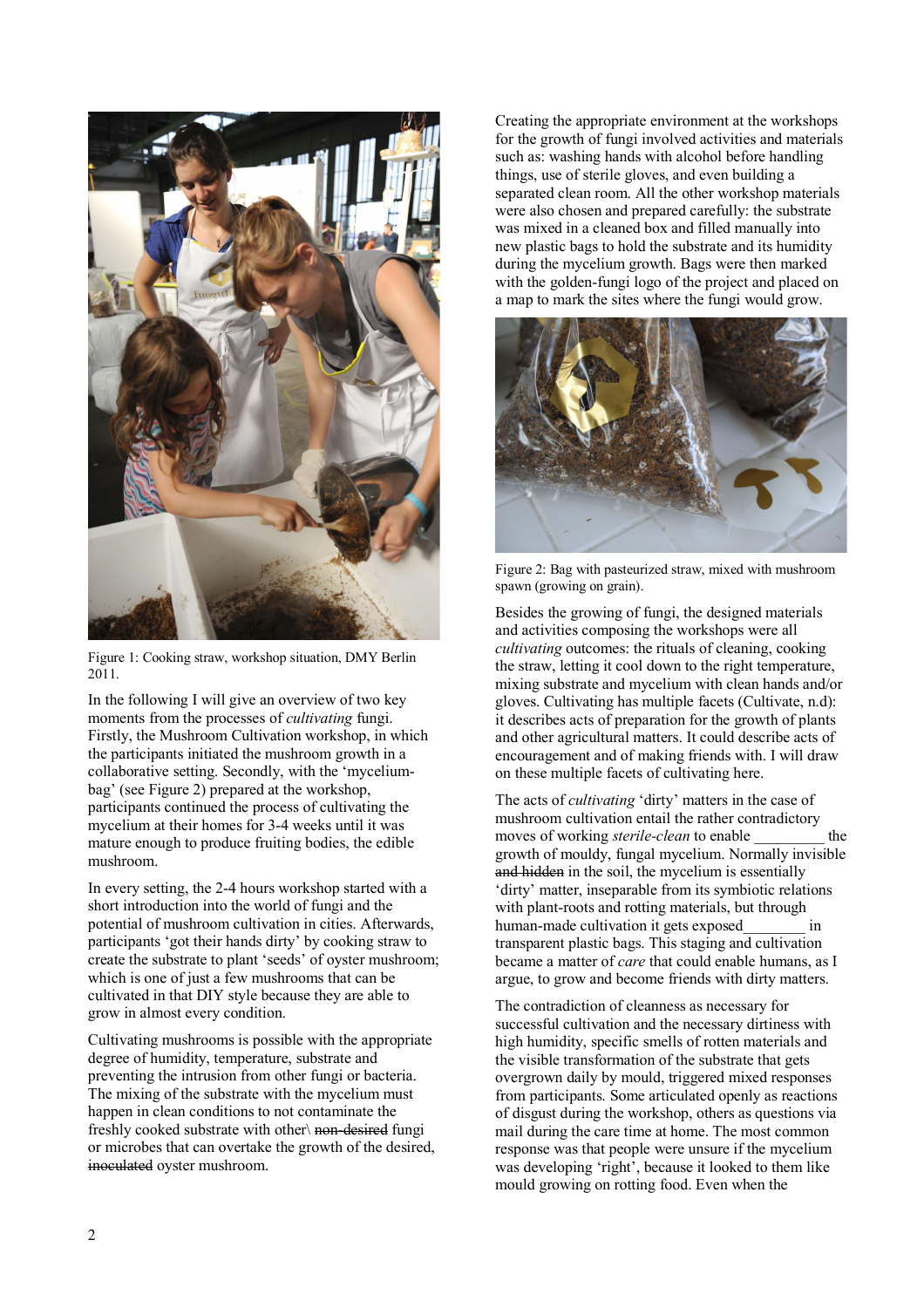mycelium was starting to grow visible fruiting bodies (see Figure 3), some of the participants felt uncomfortable to harvest the mushrooms and eat them. The tensions between notions of cleanness and dirtiness that the process of cultivating generated in participants manifested in unarticulated responses. For instance, acts of *forgetting*, \_\_\_\_\_\_\_\_\_ *hiding* or *throwing away* the mycelium, which revealed some of participants discomforts when forming a relationship with these fungi dirty matters.



Figure 3: Mushrooms after a workshop, growing hidden in a drawer in the basement of a design school.

It would be too easy to judge these acts of not-caring-for as  $\overline{\phantom{a}}$ . This includes a power-hierarchy, present in the compound 'caring for', it assumes that the mushrooms can just grow if we, as humans, take 'good' care *for* them. In one sense, that is true, because we will probably not experience the growth of the mushroom caps if we do not take care for humidity and oxygen. If it would not be for the participants or workshop organizers to report back to me or ask what to do, some mushrooms would have been thrown away unnoticed.



Figure 4: A (left-over) fungi-human-making.

However, the hierarchy seems to differ when we look at the agency the fungi develop *despite* the fact that we do *not* care for them, as participants of unintentional design (Tsing 2015). Indeed, in many cases the mycelium did not care if we cared, once the substrate was inoculated

mixed with the fungal mycelium, growth and fungihuman-making continued (see Figure 4).

What if we change the notion from caring *for* to caring *with*, from designing for fungi to designing *with* fungi? Designing in that sense would entail mundane acts of *cultivating* as a relational practice with as a relational practice with others. Cultivating in that sense would be a liminal process of understanding where to clean and where to value dirt or mould, where to intervene and where not to. Everyday Designing as caring-with, as cultivatingwith would be an engaged practice, embracing decay, grief as much as collaborative growth, curiosity and joy.

## CLEANING AS AN EVERYDAY DESIGNING PRACTICE OF CARE FOR REVALUING

This vignette draws from a four-year study at a (charity) op-shop in Melbourne, Victoria. Undertaken with a combined approach of practice-based design research (Vaughan 2017) and sensory ethnography (Pink 2015) that developed into a practice of everyday designing for revaluing (Duque, 2018). At the op-shop, designing for revaluing is composed by sequences of actions that include cleaning, repairing, pricing, displaying and negotiating. In this vignette I focus in the acts of cleaning that occur 'behind the scenes' in the secondhand context, which determine the possibilities for used and dirty things of being revalued.

Revaluing second-hand things is in many ways a synonymous process to that of caring. Revaluing as a response to devaluing, caring as a response to grieving. Both are sequences of actions driven by reflexivity and aimed at alleviating unwanted states; both entail the recognition of material and emotional marks of previous lives that used things carry. A recognition that makes visible the grief of old selves that have outgrown these

things, of family members that have donated these material memories of their loved ones, and of fashions and technologies becoming displaced.

The material that carries these social stories of grief, growth and value appears quiet to the volunteers in charge of their revaluing, but it is through the silent marks of decay, dirt and use that things communicate their latent values. As Denis and Pontille acknowledge in their analysis of workers practices of maintenance of the Paris subway signs, '[f]ragility is not a clearly identifiable state of the world with symptoms accessible and visible to everyone.' (2014, p. 356). At the op-shop, these signs of fragility are accessed by skilled volunteers who draw from their past experiences and memories to inform the recognition of value in things. Often engaging in dialogues with donors, colleagues, possible customers and consulting online markets to further unpack references that make explicit the historical, economic, material and cultural values that things embody. The degree of perceived dirtiness and visible cleanness explained next, determines the possibilities of revaluing for things.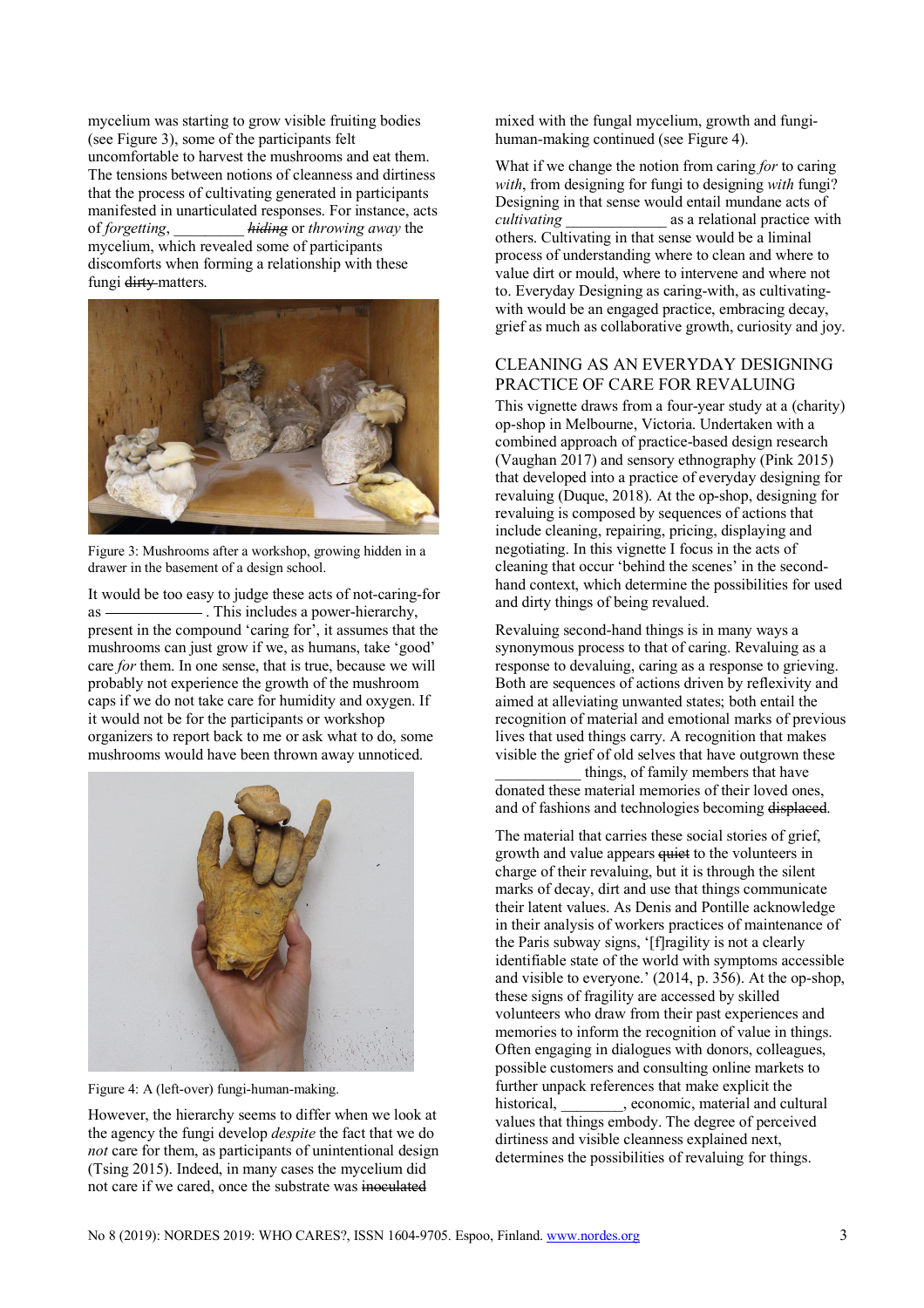Things with a degree of perceived dirtiness, undergo quick processes of cleaning only done based on privileges of value. Given by for example, marks of brands, preferred materials such as crystal glass, and age in the case of antiques. Rather than spending volunteer time and effort in caring for dirty cheap brand items, say, plastic merchandising products. Below (see Figure. 5), the shop manager explains how practices of cleaning can increase the value:



Figure 5: *'…see how it has a silver shine to it, that tells you it has a certain amount of lead in it, so, unlike normal glass, as soon as you see this shine, it is either going to be crystal or very, very high quality. So, as soon as I saw this, it was very dirty, I cleaned it and also on the bottom, it actually says Orrefors, which means it is very, very good quality vintage glass, probably from the 1960s. So that suddenly now became something that would've been 50 cents, to something that we now put in the cabinet and put 15 dollars on it and that is a bargain because it's vintage, lovely good quality'.* 

When donations are visibly clean, these are quickly sorted and placed for sale. However, visible cleanness is not a guarantee of sterility and indeed the suspicion it awakens in possible re-users plays a key role in secondhand imaginaries that reject the TINY species (e.g. bacteria and fungi) that live with old things and who are fed from human matters. Significant traces of the presence of past human lives and present lively beings that are accepted only by few second-hand treasure hunters. Who engage in further practices of care that attempt to wash these presences away. For instance, some customers interviewed shared homemade cleaning recipes with vinegar, bicarbonate, eucalyptus, tea-tree oils, and hot water as efficient disinfectants.

Cleaning as revaluing illustrates de la Bellacasa notion of care as 'a signifier of necessary yet mostly dismissed labours of everyday maintenance of life, an ethicopolitical commitment to neglected things, and the affective remaking of relationships with our objects.' (2011, p. 100). A remaking of relationships that in the reuse of second-hand things, also entails the unmaking of traces of old relationships, particularly when cleaning dirty matters. An unmaking that constitutes the 'practices of divestment' (2009, p.254) that Gregson, Metcalfe and Crewe argue are important in the renewal of second-hand things.

Overall, cleaning second-hand donations involves a disposition to push the boundaries of value and a series of practices of care that I argue can be regarded as a form of everyday designing for revaluing. In which things play key roles as participants in communicating their values to the humans handling things from sociomaterial positions of value and use 'from grave to cradle' (Duque 2018).

Cleaning as revaluing is a continual process in the everyday lives of things and humans that is mutually constituted by all of those who at any stage join to care for/with, which besides of the specificity of things and situations, reflect broader often silent, practices of caring for the material culture we mediate our lives with. In doing so, reflecting practices of caring for ourselves and for some of the social memories that these used things crystallise. A work of revaluing that while it must be acknowledged that it is not enough to slow industrial systems that are dedicated to a design that feeds a throwaway culture. It is a work that has valuable implications as persistent reminders of the role that practices of care as 'simple' as cleaning have in the maintenance of things

Cleaning as a form of caring for these 'dirty' matters is a practice that in the charity context has sustainability implications. Beyond contributing to raise funds for the charity's altruistic agenda, it extends the socio-material value of 'old' things as these are maintained in use and circulation. Furthermore, by preventing these things from becoming waste, a form of consumption alternative to buying 'brand-new' is made possible.

## **CONCLUSION**

By bringing together the examples of cultivating fungi and revaluing used things we have unpacked some of the tensions between dirtiness and cleanness and the role that practice-based approaches to design research can have when *caring with dirty matters*. Both fungi and second-hand things thrive between clean+dirty environments. Acknowledging that cleanness and dirtiness are composed by ecologies but also by human expectations that can be fluid, allow us to reflect about the potential of designing *with* and *within* a dirty and decaying world. We propose a revaluing of narratives that is not limited to highlighting practices of cultivating and cleaning, but also to the acceptance of degrees of dirtiness - as fertile matter to grow together with other species - and as valuable traces of collective pasts that can orient things to renovated states of their lifecycle to challenge the notion that all dirt becomes waste.

Dirty matters can be a fertile ground for mundane acts of *everyday designing* to unfold, to challenge the quick devaluing favoured by an over-consumerism responsible for many of the concerns of unsustainability \_\_\_\_\_\_\_\_. Caring *with* dirty matters like fungi and second-hand things are examples of *everyday designing*: ongoing, situated design practice concerned with shared matters of grief, disgust and decay, de-signing design from the myth of newness and increasing consumption by revaluing things as growing narratives.